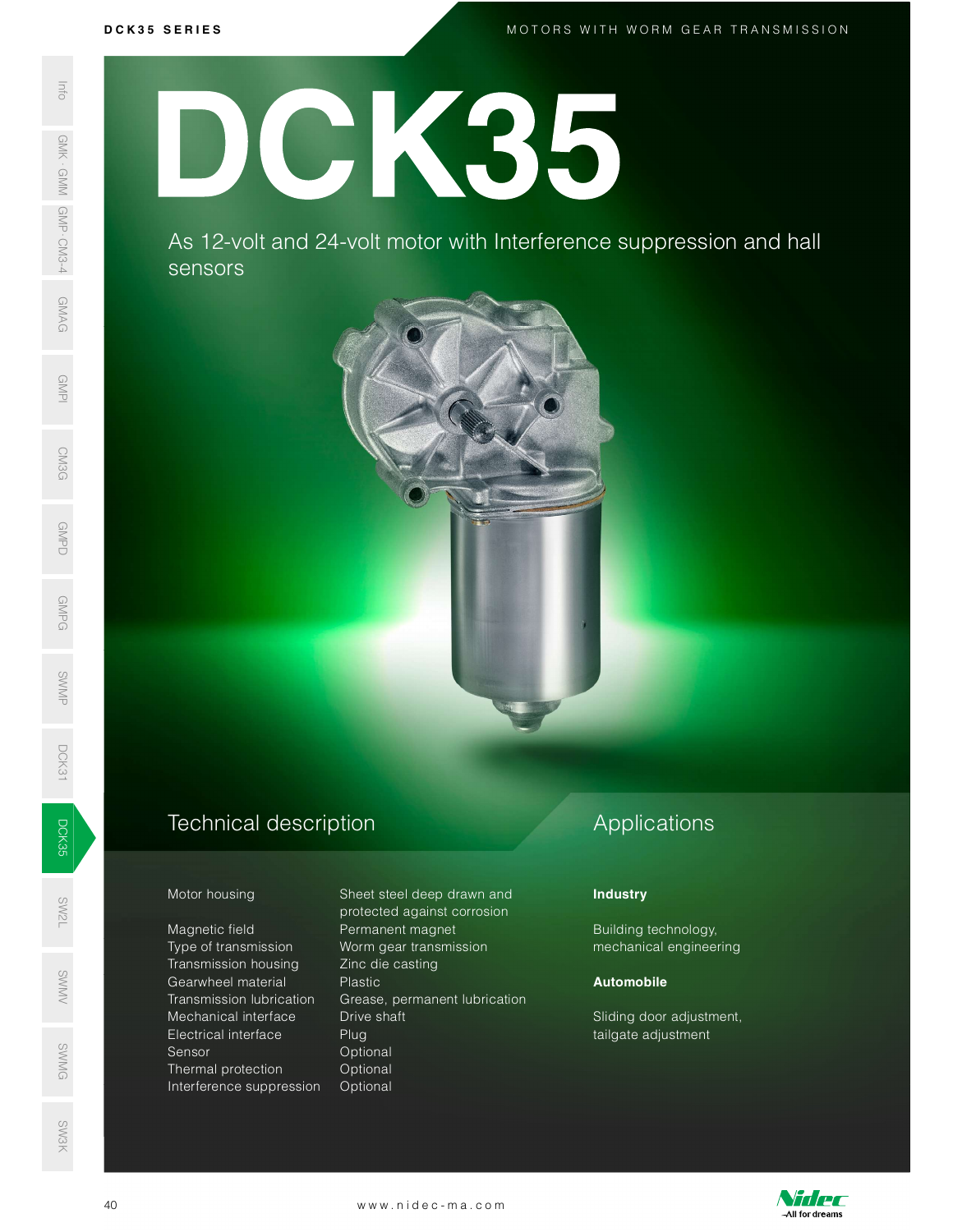Connections e

A1





Image shows the transmission design on the left

# Product matrix



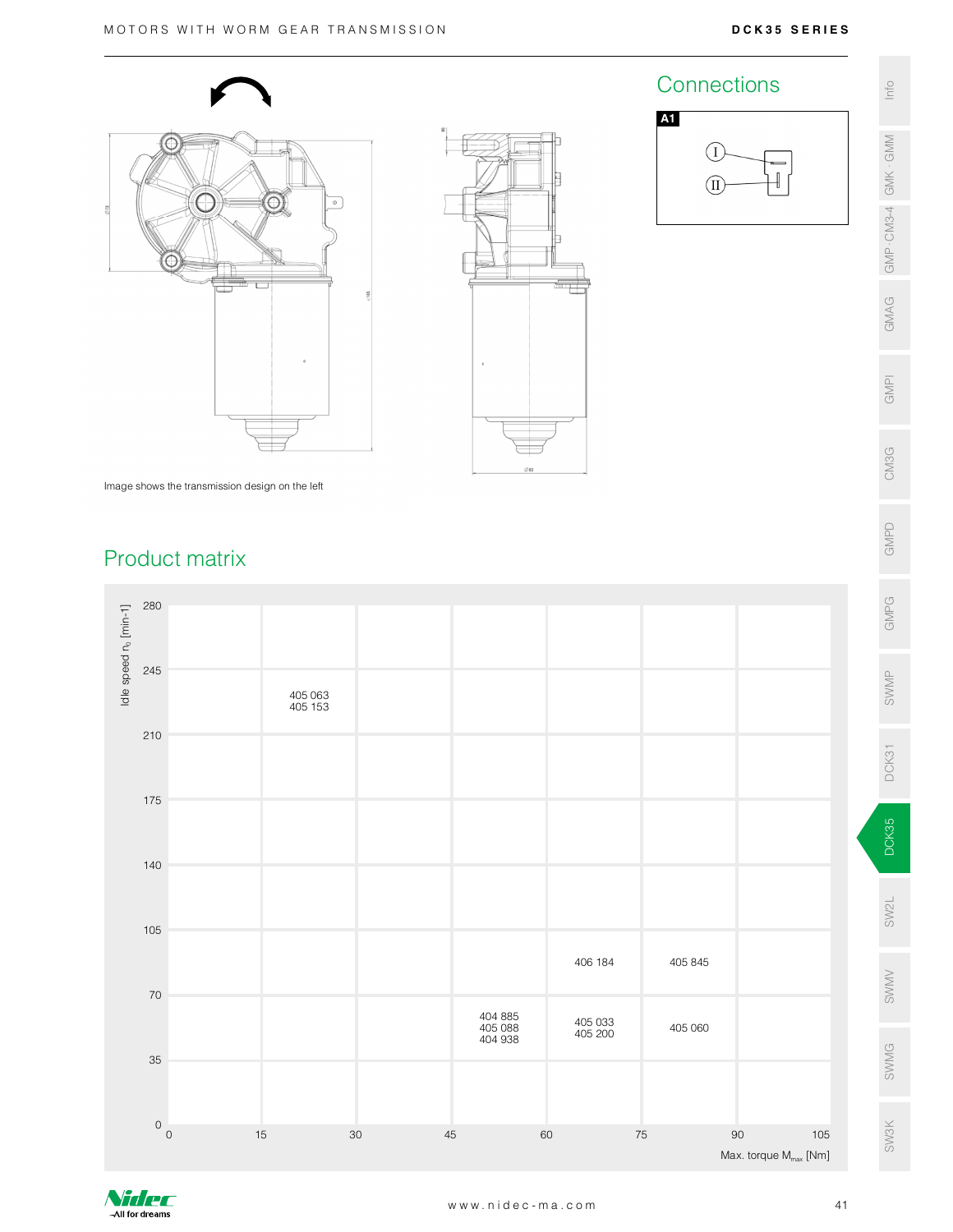## **Overview**

| Gearwheel<br>material<br>Character-<br>istic curve<br>Electrical<br>connection<br>Gear<br>reduction<br>ence sup<br>pression<br>Nominal<br>voltage<br>Gear<br>housing<br>Nominal<br>current<br>Nominal<br>power<br>Hall<br>sensors<br>Thermal<br>switch<br>No-load<br>current<br>Max.<br>current<br>Interfer-<br>Max.<br>torque<br>Idle<br>speed<br>Shaft<br>$\vee$<br>W<br>$\overline{A}$<br>Y/N<br>Y/N<br>W<br>Nm<br>$min-1$<br>$\mathsf{A}$<br>N/1/2<br>D/M<br>K<br>$\mathsf{A}$<br>A<br>XX:X<br>lh/rh<br>24,0<br>43,4<br>K<br>${\sf N}$<br>Y<br>60,0<br>62,0<br>158,0<br>6,6<br>2,2<br>$\overline{c}$<br>63:1<br>K <sub>1</sub><br>W1<br>A <sub>1</sub><br>Ih<br>24,0<br>46,0<br>53,0<br>96,0<br>53,0<br>30,0<br>63:1<br>К<br>$\hbox{N}$<br>Y<br>K8<br>W1<br>4,0<br>$\mathsf N$<br>lh<br>A <sub>1</sub><br>24,0<br>K<br>$\mathsf N$<br>Υ<br>64,0<br>53,0<br>122,0<br>5,1<br>2,5<br>32,8<br>91:1<br>K <sub>2</sub><br>W <sub>2</sub><br>A <sub>1</sub><br>$\mathbf{1}$<br>lh<br>Y<br>К<br>$\hbox{N}$<br>K <sub>5</sub><br>W <sub>2</sub><br>24,0<br>90,0<br>62,0<br>110,0<br>4,6<br>3,5<br>45,8<br>$\mathbf{2}$<br>91:1<br>rh<br>A1<br>Y<br>24,0<br>K<br>${\sf N}$<br>K4<br>23,0<br>240,0<br>382,0<br>15,9<br>3,0<br>45,2<br>$\mathbf{2}$<br>W3<br>A1<br>70:4<br>rh<br>24,0<br>$\overline{c}$<br>Y<br>59,0<br>53,0<br>113,0<br>4,7<br>2,7<br>36,0<br>91:1<br>К<br>${\sf N}$<br>lh<br>K <sub>3</sub><br>W4<br>A1<br>Y<br>$\mathbf{2}$<br>K<br>$\mathsf N$<br>24,0<br>23,0<br>240,0<br>240,0<br>10,0<br>45,4<br>70:4<br>rh<br>K4<br>W <sub>1</sub><br>A <sub>1</sub><br>3,0<br>24,0<br>Y<br>60,0<br>62,0<br>158,0<br>6,6<br>2,2<br>43,4<br>$\mathbf{1}$<br>63:1<br>К<br>$\mathsf{N}$<br>lh<br>K <sub>1</sub><br>W <sub>1</sub><br>A <sub>1</sub><br>Υ<br>24,0<br>78,8<br>105,0<br>326,0<br>13,6<br>$\mathbf{2}$<br>Κ<br>$\mathsf{N}$<br>K <sub>6</sub><br>W1<br>A1<br>4,0<br>61,8<br>63:1<br>lh<br>24,0<br>67,0<br>80,0<br>180,0<br>7,5<br>48,0<br>$\mathbf{1}$<br>63:1<br>К<br>$\mathsf{N}$<br>Υ<br>lh<br>K7<br>W <sub>1</sub><br>A <sub>1</sub><br>2,4<br>K <sub>3</sub><br>K <sub>2</sub><br>90<br>90<br>90<br>45<br>45<br>45<br>╱<br>80<br>80<br>40<br>80<br>40<br>35<br>70<br>35<br>70<br>70<br>35<br>30<br>60<br>30<br>30<br>60<br>60<br>N (rpm)<br>N (rpm)<br>$\widehat{E}$<br>(mu)<br>50<br>25 $\mathfrak{S}$<br>50<br>25 $\widehat{\leq}$<br>50<br>$25 \leq$<br>N (rpm)<br>40<br>40<br>$20\,$<br>40<br>${\bf 20}$<br>$20\,$<br>30<br>15<br>30<br>15<br>30<br>15<br>20<br>10<br>20<br>10<br>20<br>10<br>I(A)<br>I(A)<br>10<br>${\bf 10}$<br>(A)<br>${\bf 5}$<br>10<br>5<br>5<br>$\mathbf 0$<br>$\mathbf 0$<br>o<br>$\mathbf 0$<br>$\mathbf 0$<br>$\mathbf 0$<br>35<br>$12\,$<br>24<br>36<br>60 (Nm)<br>13<br>38<br>51<br>64 (Nm)<br>${\bf 12}$<br>24<br>59 (Nm)<br>$\mathbf{o}$<br>48<br>$\mathbf 0$<br>26<br>$\mathbf 0$<br>47 | 404 885<br>K5<br>K <sub>6</sub><br>180<br>90<br>45<br>90<br>45<br>40<br>40<br>80<br>160<br>80<br>70<br>35<br>140<br>70<br>35<br>30<br>60<br>30<br>120<br>60<br>N (rpm)<br>N (rpm)<br>$(\tau p m)$<br>50<br>$\frac{2}{5}$ 100<br>50<br>$25 \leq$<br>$25 \leq$<br>$\widehat{\mathcal{E}}$<br>N (rpm)<br>20<br>80<br>40<br>40<br>20<br>90<br>15<br>30<br>15<br>60<br>30<br>60<br>20<br>40<br>20<br>10<br>10<br>I(A<br>I(A)<br>I(A)<br>${\bf 20}$<br>5<br>${\bf 10}$<br>10<br>30<br>5<br>$\mathbf 0$<br>$\mathbf 0$<br>$\mathbf 0$<br>$\mathbf 0$<br>$\mathbf 0$<br>$\mathbf 0$<br>14<br>18<br>54<br>${\bf 72}$<br>90 (Nm)<br>32<br>47<br>(Nm)<br>$\mathbf{o}$<br>${\bf 5}$<br>$\mathbf{9}$<br>18<br>$23$ (Nm)<br>$\mathbf{o}$<br>36<br>$\mathbf{o}$<br>16<br>63<br>79 | K8<br>54<br>36<br>50<br>30<br>42<br>36<br>$40\,$<br>$\mathbf{24}$<br>30<br>$\bar{\mathbb{E}}$ 30<br>$\overline{3}$<br>18 <sup>2</sup><br>$\bf 24$<br>$18\,$<br>$12$<br>20<br>$12\,$<br>10<br>$\bf 6$<br>$\mathfrak{o}$<br>52<br>${\bf 13}$<br>$\bf 26$<br>13<br>$\bf 26$<br>39<br>65 (Nm)<br>39<br>$\circ$<br>(n <sub>m</sub> ) | Overview    |  |  |  |  |  |  |  |  |  |
|-----------------------------------------------------------------------------------------------------------------------------------------------------------------------------------------------------------------------------------------------------------------------------------------------------------------------------------------------------------------------------------------------------------------------------------------------------------------------------------------------------------------------------------------------------------------------------------------------------------------------------------------------------------------------------------------------------------------------------------------------------------------------------------------------------------------------------------------------------------------------------------------------------------------------------------------------------------------------------------------------------------------------------------------------------------------------------------------------------------------------------------------------------------------------------------------------------------------------------------------------------------------------------------------------------------------------------------------------------------------------------------------------------------------------------------------------------------------------------------------------------------------------------------------------------------------------------------------------------------------------------------------------------------------------------------------------------------------------------------------------------------------------------------------------------------------------------------------------------------------------------------------------------------------------------------------------------------------------------------------------------------------------------------------------------------------------------------------------------------------------------------------------------------------------------------------------------------------------------------------------------------------------------------------------------------------------------------------------------------------------------------------------------------------------------------------------------------------------------------------------------------------------------------------------------------------------------------------------------------------------------------------------------------------------------------------------------------------------------------------------------------------------------------------------------------------------------------------|--------------------------------------------------------------------------------------------------------------------------------------------------------------------------------------------------------------------------------------------------------------------------------------------------------------------------------------------------------------------------------------------------------------------------------------------------------------------------------------------------------------------------------------------------------------------------------------------------------------------------------------------------------------------------------------------------------------------------------------------------------------------|---------------------------------------------------------------------------------------------------------------------------------------------------------------------------------------------------------------------------------------------------------------------------------------------------------------------------------|-------------|--|--|--|--|--|--|--|--|--|
|                                                                                                                                                                                                                                                                                                                                                                                                                                                                                                                                                                                                                                                                                                                                                                                                                                                                                                                                                                                                                                                                                                                                                                                                                                                                                                                                                                                                                                                                                                                                                                                                                                                                                                                                                                                                                                                                                                                                                                                                                                                                                                                                                                                                                                                                                                                                                                                                                                                                                                                                                                                                                                                                                                                                                                                                                                         |                                                                                                                                                                                                                                                                                                                                                                                                                                                                                                                                                                                                                                                                                                                                                                    |                                                                                                                                                                                                                                                                                                                                 |             |  |  |  |  |  |  |  |  |  |
|                                                                                                                                                                                                                                                                                                                                                                                                                                                                                                                                                                                                                                                                                                                                                                                                                                                                                                                                                                                                                                                                                                                                                                                                                                                                                                                                                                                                                                                                                                                                                                                                                                                                                                                                                                                                                                                                                                                                                                                                                                                                                                                                                                                                                                                                                                                                                                                                                                                                                                                                                                                                                                                                                                                                                                                                                                         | 270<br>240<br>210<br>180<br>120                                                                                                                                                                                                                                                                                                                                                                                                                                                                                                                                                                                                                                                                                                                                    | 404 938<br>$90\,$<br>80<br>$70$<br>60<br>50<br>$\overline{5}$ 40<br>$30\,$<br>${\bf 20}$<br>${\bf 10}$<br>$^{\circ}$ $_{\circ}$                                                                                                                                                                                                 | <b>Type</b> |  |  |  |  |  |  |  |  |  |
|                                                                                                                                                                                                                                                                                                                                                                                                                                                                                                                                                                                                                                                                                                                                                                                                                                                                                                                                                                                                                                                                                                                                                                                                                                                                                                                                                                                                                                                                                                                                                                                                                                                                                                                                                                                                                                                                                                                                                                                                                                                                                                                                                                                                                                                                                                                                                                                                                                                                                                                                                                                                                                                                                                                                                                                                                                         |                                                                                                                                                                                                                                                                                                                                                                                                                                                                                                                                                                                                                                                                                                                                                                    | 405 033<br>405 060<br>405 063<br>405 088<br>405 153<br>405 200<br>405 845<br>406 184<br>Characteristic curves<br><b>K1</b><br>$\mathsf{K}4$<br>50<br>$\mathsf{K}7$                                                                                                                                                              |             |  |  |  |  |  |  |  |  |  |
|                                                                                                                                                                                                                                                                                                                                                                                                                                                                                                                                                                                                                                                                                                                                                                                                                                                                                                                                                                                                                                                                                                                                                                                                                                                                                                                                                                                                                                                                                                                                                                                                                                                                                                                                                                                                                                                                                                                                                                                                                                                                                                                                                                                                                                                                                                                                                                                                                                                                                                                                                                                                                                                                                                                                                                                                                                         |                                                                                                                                                                                                                                                                                                                                                                                                                                                                                                                                                                                                                                                                                                                                                                    |                                                                                                                                                                                                                                                                                                                                 |             |  |  |  |  |  |  |  |  |  |
|                                                                                                                                                                                                                                                                                                                                                                                                                                                                                                                                                                                                                                                                                                                                                                                                                                                                                                                                                                                                                                                                                                                                                                                                                                                                                                                                                                                                                                                                                                                                                                                                                                                                                                                                                                                                                                                                                                                                                                                                                                                                                                                                                                                                                                                                                                                                                                                                                                                                                                                                                                                                                                                                                                                                                                                                                                         |                                                                                                                                                                                                                                                                                                                                                                                                                                                                                                                                                                                                                                                                                                                                                                    |                                                                                                                                                                                                                                                                                                                                 |             |  |  |  |  |  |  |  |  |  |
|                                                                                                                                                                                                                                                                                                                                                                                                                                                                                                                                                                                                                                                                                                                                                                                                                                                                                                                                                                                                                                                                                                                                                                                                                                                                                                                                                                                                                                                                                                                                                                                                                                                                                                                                                                                                                                                                                                                                                                                                                                                                                                                                                                                                                                                                                                                                                                                                                                                                                                                                                                                                                                                                                                                                                                                                                                         |                                                                                                                                                                                                                                                                                                                                                                                                                                                                                                                                                                                                                                                                                                                                                                    |                                                                                                                                                                                                                                                                                                                                 |             |  |  |  |  |  |  |  |  |  |
|                                                                                                                                                                                                                                                                                                                                                                                                                                                                                                                                                                                                                                                                                                                                                                                                                                                                                                                                                                                                                                                                                                                                                                                                                                                                                                                                                                                                                                                                                                                                                                                                                                                                                                                                                                                                                                                                                                                                                                                                                                                                                                                                                                                                                                                                                                                                                                                                                                                                                                                                                                                                                                                                                                                                                                                                                                         |                                                                                                                                                                                                                                                                                                                                                                                                                                                                                                                                                                                                                                                                                                                                                                    |                                                                                                                                                                                                                                                                                                                                 |             |  |  |  |  |  |  |  |  |  |
|                                                                                                                                                                                                                                                                                                                                                                                                                                                                                                                                                                                                                                                                                                                                                                                                                                                                                                                                                                                                                                                                                                                                                                                                                                                                                                                                                                                                                                                                                                                                                                                                                                                                                                                                                                                                                                                                                                                                                                                                                                                                                                                                                                                                                                                                                                                                                                                                                                                                                                                                                                                                                                                                                                                                                                                                                                         |                                                                                                                                                                                                                                                                                                                                                                                                                                                                                                                                                                                                                                                                                                                                                                    |                                                                                                                                                                                                                                                                                                                                 |             |  |  |  |  |  |  |  |  |  |
|                                                                                                                                                                                                                                                                                                                                                                                                                                                                                                                                                                                                                                                                                                                                                                                                                                                                                                                                                                                                                                                                                                                                                                                                                                                                                                                                                                                                                                                                                                                                                                                                                                                                                                                                                                                                                                                                                                                                                                                                                                                                                                                                                                                                                                                                                                                                                                                                                                                                                                                                                                                                                                                                                                                                                                                                                                         |                                                                                                                                                                                                                                                                                                                                                                                                                                                                                                                                                                                                                                                                                                                                                                    |                                                                                                                                                                                                                                                                                                                                 |             |  |  |  |  |  |  |  |  |  |
|                                                                                                                                                                                                                                                                                                                                                                                                                                                                                                                                                                                                                                                                                                                                                                                                                                                                                                                                                                                                                                                                                                                                                                                                                                                                                                                                                                                                                                                                                                                                                                                                                                                                                                                                                                                                                                                                                                                                                                                                                                                                                                                                                                                                                                                                                                                                                                                                                                                                                                                                                                                                                                                                                                                                                                                                                                         |                                                                                                                                                                                                                                                                                                                                                                                                                                                                                                                                                                                                                                                                                                                                                                    |                                                                                                                                                                                                                                                                                                                                 |             |  |  |  |  |  |  |  |  |  |
|                                                                                                                                                                                                                                                                                                                                                                                                                                                                                                                                                                                                                                                                                                                                                                                                                                                                                                                                                                                                                                                                                                                                                                                                                                                                                                                                                                                                                                                                                                                                                                                                                                                                                                                                                                                                                                                                                                                                                                                                                                                                                                                                                                                                                                                                                                                                                                                                                                                                                                                                                                                                                                                                                                                                                                                                                                         |                                                                                                                                                                                                                                                                                                                                                                                                                                                                                                                                                                                                                                                                                                                                                                    |                                                                                                                                                                                                                                                                                                                                 |             |  |  |  |  |  |  |  |  |  |